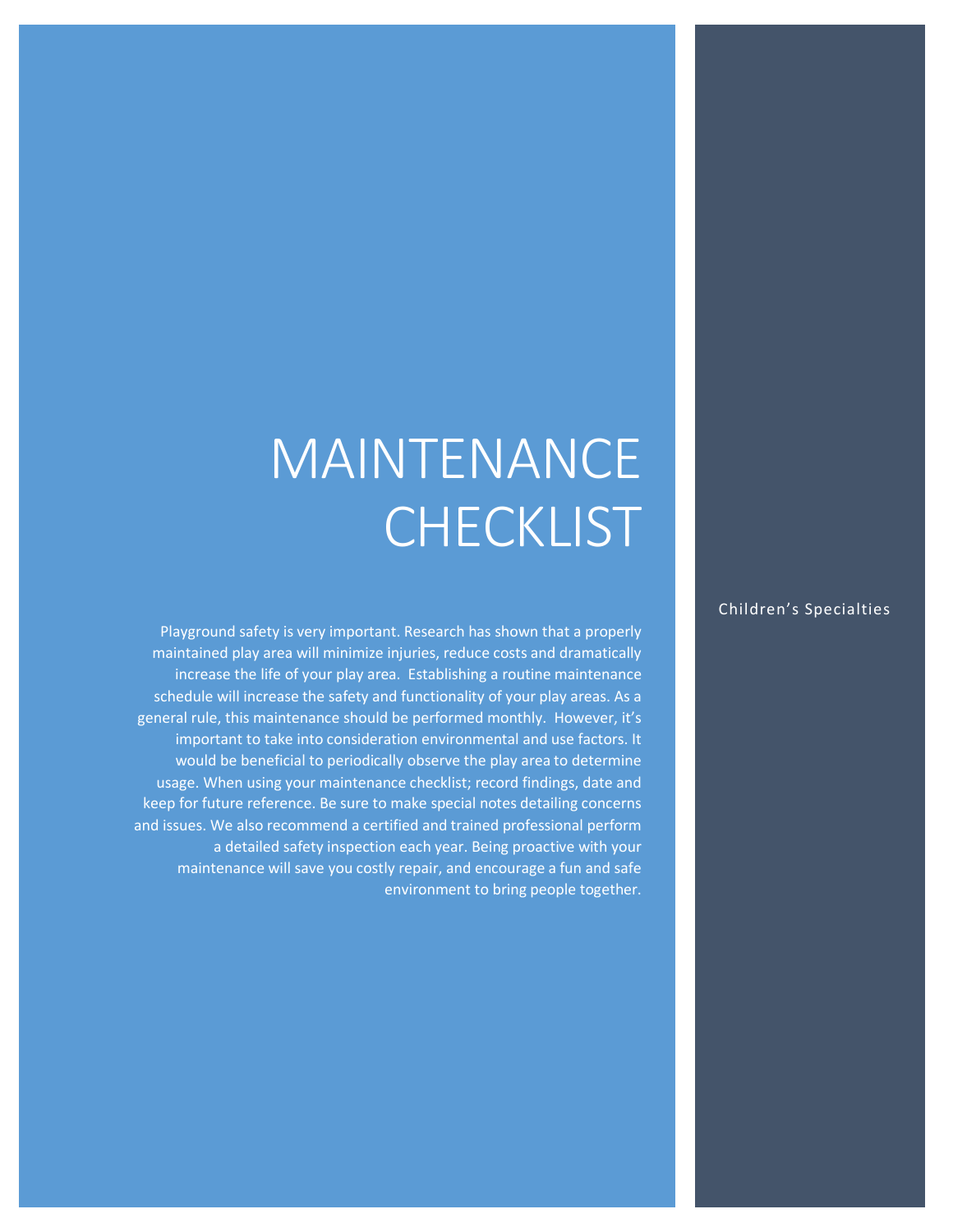## Maintenance Checklist Cont.

| Location:                                                                                                                                                                                                                                                                               | Inspected by:                                                                                                                                                                                                                     | Date:           |
|-----------------------------------------------------------------------------------------------------------------------------------------------------------------------------------------------------------------------------------------------------------------------------------------|-----------------------------------------------------------------------------------------------------------------------------------------------------------------------------------------------------------------------------------|-----------------|
| <b>Site Amenities</b><br>$\Box$ Check that fences and signs are in good repair<br>$\Box$ Check for sharp points, corners and edges<br>$\Box$<br>to manufacturer's recommendations as soon as possible.<br>$\Box$ Check for secure anchoring<br>to make sure they are securely anchored. | Inspect paint, coatings and powder coating for scratches, peeling or<br>damage. Cover scratches with touch up paint or repair coating according<br>$\Box$ Ensure trash receptacles are empty and placed within easy access. Check | <b>COMMENTS</b> |
| <b>Shade</b><br>$\Box$ Check to ensure posts are securely anchored<br>Inspect shade for rips, tears or fraying<br>$\Box$<br>$\Box$<br>lubricated<br>$\Box$ Check cables for proper tension                                                                                              | Inspect hinges and joints to ensure they are rust free and properly                                                                                                                                                               |                 |